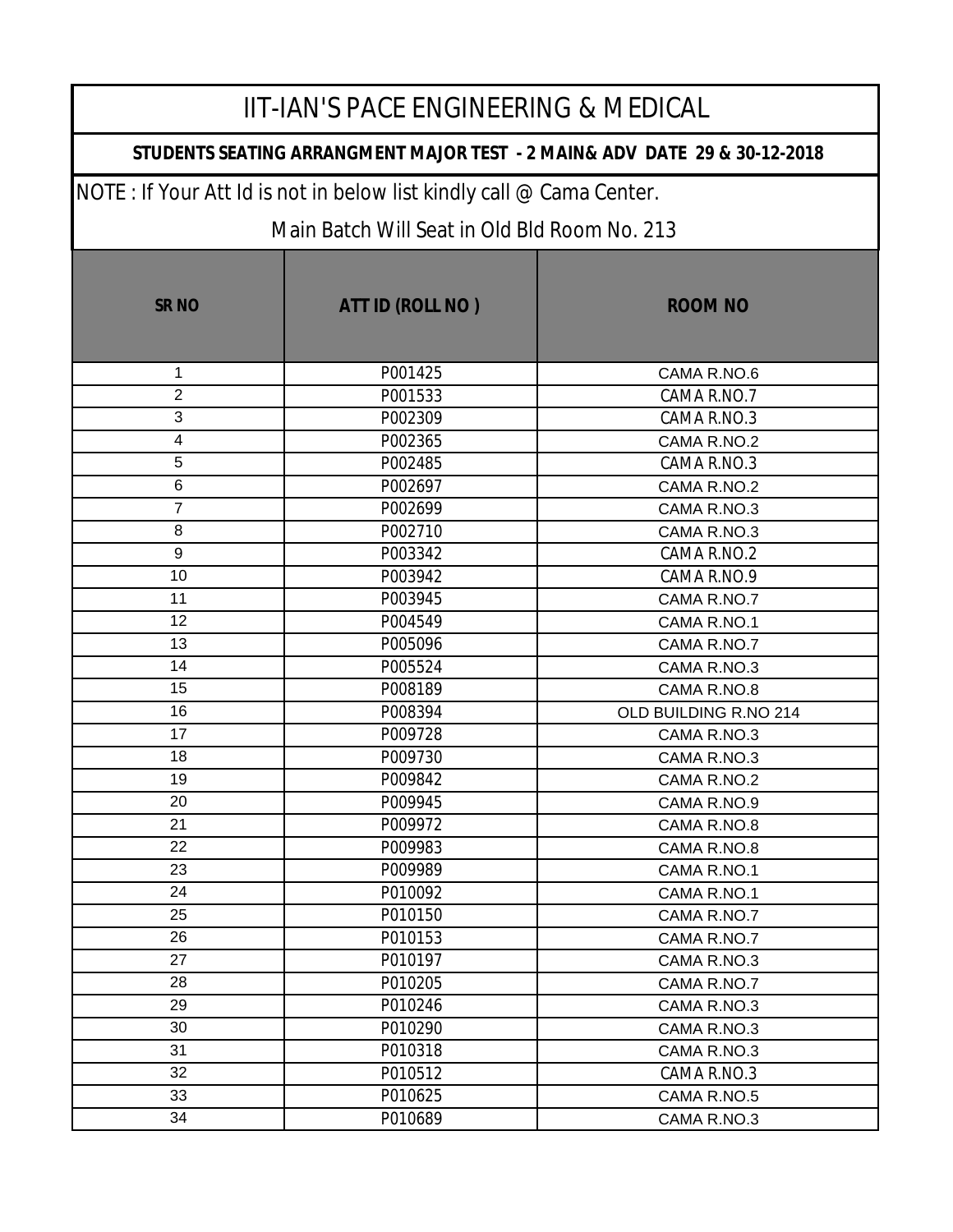### **STUDENTS SEATING ARRANGMENT MAJOR TEST - 2 MAIN& ADV DATE 29 & 30-12-2018**

NOTE : If Your Att Id is not in below list kindly call @ Cama Center.

| <b>SR NO</b> | ATT ID (ROLL NO) | <b>ROOM NO</b>        |
|--------------|------------------|-----------------------|
| 35           | P011064          | CAMA R.NO.2           |
| 36           | P011147          | CAMA R.NO.3           |
| 37           | P011323          | CAMA R.NO.3           |
| 38           | P011451          | CAMA R.NO.3           |
| 39           | P011582          | CAMA R.NO.6           |
| 40           | P011593          | CAMA R.NO.3           |
| 41           | P011615          | CAMA R.NO.3           |
| 42           | P011751          | CAMA R.NO.2           |
| 43           | P012025          | CAMA R.NO.3           |
| 44           | P012390          | CAMA R.NO.2           |
| 45           | P012423          | CAMA R.NO.3           |
| 46           | P012448          | OLD BUILDING R.NO 214 |
| 47           | P012572          | CAMA R.NO.6           |
| 48           | P012607          | CAMA R.NO.7           |
| 49           | P012754          | CAMA R.NO.3           |
| 50           | P013619          | CAMA R.NO.1           |
| 51           | P013720          | CAMA R.NO.9           |
| 52           | P013835          | CAMA R.NO.8           |
| 53           | P013842          | CAMA R.NO.6           |
| 54           | P013853          | CAMA R.NO.3           |
| 55           | P014475          | CAMA R.NO.3           |
| 56           | P014520          | CAMA R.NO.3           |
| 57           | P014624          | CAMA R.NO.3           |
| 58           | P014683          | CAMA R.NO.6           |
| 59           | P014927          | CAMA R.NO.5           |
| 60           | P015892          | CAMA R.NO.3           |
| 61           | P016516          | CAMA R.NO.1           |
| 62           | P017634          | CAMA R.NO.2           |
| 63           | P020250          | CAMA R.NO.2           |
| 64           | P020265          | CAMA R.NO.2           |
| 65           | P020266          | CAMA R.NO.8           |
| 66           | P020276          | CAMA R.NO.5           |
| 67           | P020278          | CAMA R.NO.3           |
| 68           | P020288          | CAMA R.NO.8           |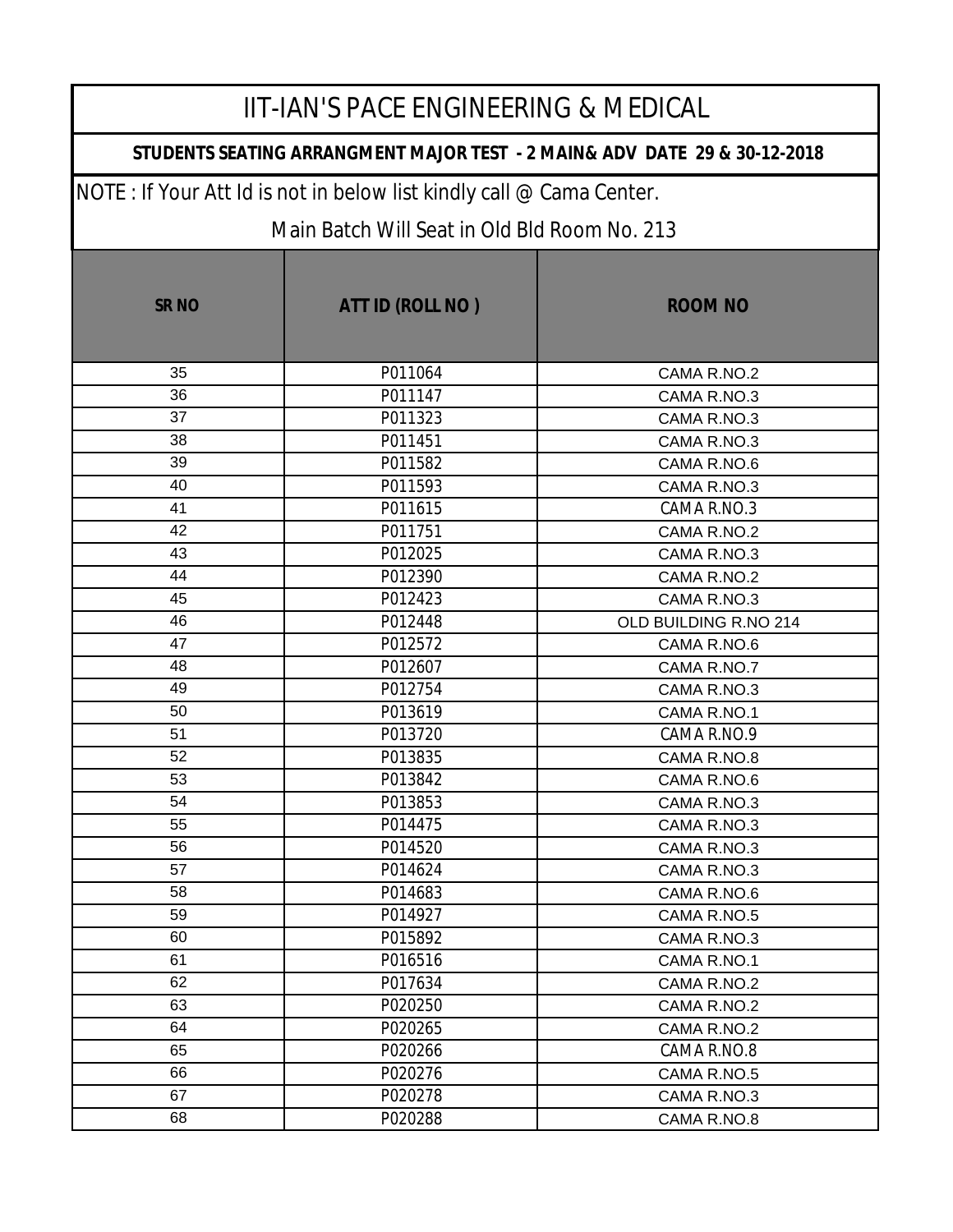### **STUDENTS SEATING ARRANGMENT MAJOR TEST - 2 MAIN& ADV DATE 29 & 30-12-2018**

NOTE : If Your Att Id is not in below list kindly call @ Cama Center.

| <b>SR NO</b> | ATT ID (ROLL NO) | <b>ROOM NO</b> |
|--------------|------------------|----------------|
| 69           | P020294          | CAMA R.NO.1    |
| 70           | P020295          | CAMA R.NO.1    |
| 71           | P020298          | CAMA R.NO.1    |
| 72           | P020322          | CAMA R.NO.6    |
| 73           | P020335          | CAMA R.NO.7    |
| 74           | P020348          | CAMA R.NO.3    |
| 75           | P020351          | CAMA R.NO.3    |
| 76           | P020355          | CAMA R.NO.6    |
| 77           | P020358          | CAMA R.NO.7    |
| 78           | P020387          | CAMA R.NO.7    |
| 79           | P020395          | CAMA R.NO.2    |
| 80           | P020396          | CAMA R.NO.7    |
| 81           | P020398          | CAMA R.NO.1    |
| 82           | P020399          | CAMA R.NO.8    |
| 83           | P020404          | CAMA R.NO.2    |
| 84           | P020423          | CAMA R.NO.8    |
| 85           | P020427          | CAMA R.NO.3    |
| 86           | P020428          | CAMA R.NO.1    |
| 87           | P020447          | CAMA R.NO.3    |
| 88           | P020451          | CAMA R.NO.8    |
| 89           | P020474          | CAMA R.NO.1    |
| 90           | P020477          | CAMA R.NO.7    |
| 91           | P020484          | CAMA R.NO.1    |
| 92           | P020489          | CAMA R.NO.1    |
| 93           | P020494          | CAMA R.NO.3    |
| 94           | P020495          | CAMA R.NO.7    |
| 95           | P020502          | CAMA R.NO.6    |
| 96           | P020520          | CAMA R.NO.9    |
| 97           | P020910          | CAMA R.NO.1    |
| 98           | P021161          | CAMA R.NO.8    |
| 99           | P021181          | CAMA R.NO.6    |
| 100          | P021186          | CAMA R.NO.7    |
| 101          | P021189          | CAMA R.NO.1    |
| 102          | P021190          | CAMA R.NO.8    |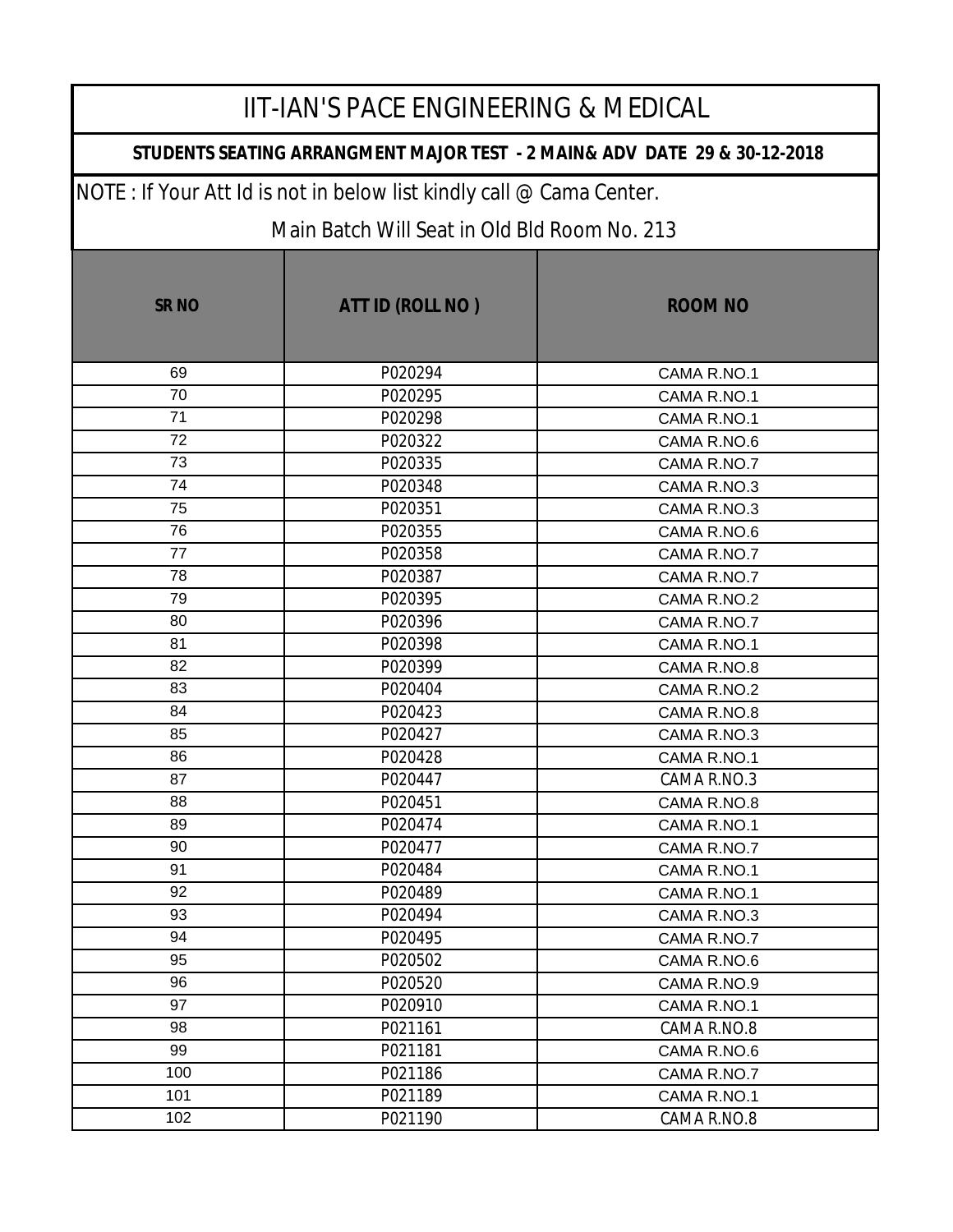### **STUDENTS SEATING ARRANGMENT MAJOR TEST - 2 MAIN& ADV DATE 29 & 30-12-2018**

NOTE : If Your Att Id is not in below list kindly call @ Cama Center.

| <b>SRNO</b> | ATT ID (ROLL NO) | <b>ROOM NO</b>        |
|-------------|------------------|-----------------------|
| 103         | P021207          | CAMA R.NO.1           |
| 104         | P021212          | CAMA R.NO.1           |
| 105         | P021258          | CAMA R.NO.9           |
| 106         | P021263          | CAMA R.NO.8           |
| 107         | P021285          | CAMA R.NO.9           |
| 108         | P021306          | CAMA R.NO.7           |
| 109         | P021312          | CAMA R.NO.2           |
| 110         | P021321          | CAMA R.NO.2           |
| 111         | P021332          | CAMA R.NO.5           |
| 112         | P021334          | CAMA R.NO.1           |
| 113         | P021338          | CAMA R.NO.1           |
| 114         | P021345          | CAMA R.NO.6           |
| 115         | P021346          | CAMA R.NO.3           |
| 116         | P021350          | CAMA R.NO.3           |
| 117         | P021362          | CAMA R.NO.1           |
| 118         | P021371          | CAMA R.NO.7           |
| 119         | P021375          | CAMA R.NO.8           |
| 120         | P021378          | CAMA R.NO.1           |
| 121         | P021381          | CAMA R.NO.2           |
| 122         | P021382          | CAMA R.NO.3           |
| 123         | P021402          | CAMA R.NO.9           |
| 124         | P021407          | CAMA R.NO.6           |
| 125         | P021414          | CAMA R.NO.7           |
| 126         | P021485          | CAMA R.NO.8           |
| 127         | P021545          | CAMA R.NO.8           |
| 128         | P021633          | CAMA R.NO.9           |
| 129         | P021715          | CAMA R.NO.8           |
| 130         | P021808          | CAMA R.NO.1           |
| 131         | P021835          | OLD BUILDING R.NO 214 |
| 132         | P021872          | CAMA R.NO.6           |
| 133         | P021899          | CAMA R.NO.6           |
| 134         | P021900          | CAMA R.NO.2           |
| 135         | P021916          | CAMA R.NO.1           |
| 136         | P021928          | CAMA R.NO.5           |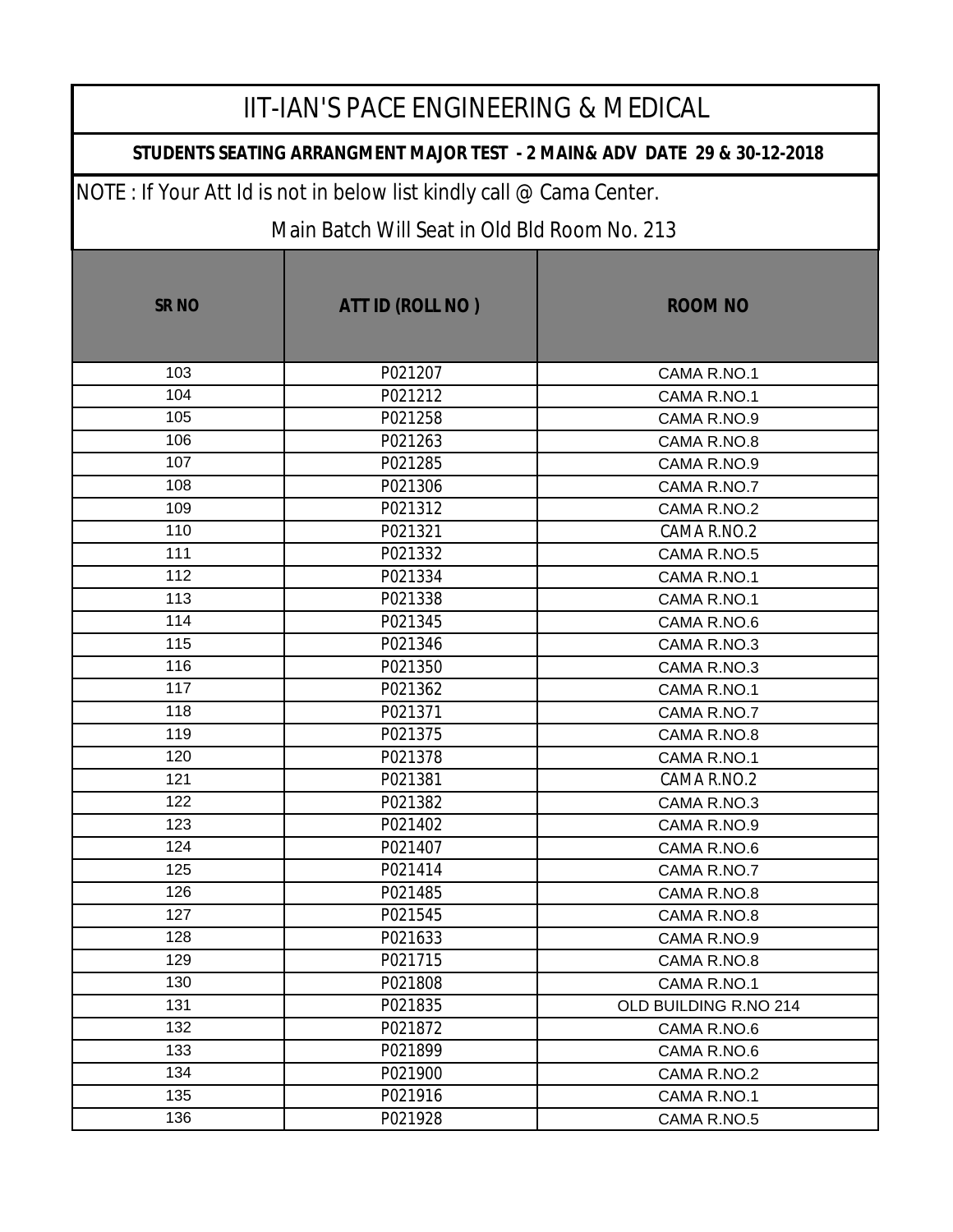### **STUDENTS SEATING ARRANGMENT MAJOR TEST - 2 MAIN& ADV DATE 29 & 30-12-2018**

NOTE : If Your Att Id is not in below list kindly call @ Cama Center.

| <b>SR NO</b> | ATT ID (ROLL NO) | <b>ROOM NO</b>        |
|--------------|------------------|-----------------------|
| 137          | P021943          | CAMA R.NO.8           |
| 138          | P021971          | CAMA R.NO.2           |
| 139          | P021982          | CAMA R.NO.9           |
| 140          | P021986          | CAMA R.NO.7           |
| 141          | P022010          | CAMA R.NO.9           |
| 142          | P022015          | CAMA R.NO.5           |
| 143          | P022032          | CAMA R.NO.2           |
| 144          | P022095          | CAMA R.NO.6           |
| 145          | P022137          | CAMA R.NO.2           |
| 146          | P022155          | CAMA R.NO.7           |
| 147          | P022176          | CAMA R.NO.6           |
| 148          | P022181          | CAMA R.NO.9           |
| 149          | P022183          | CAMA R.NO.1           |
| 150          | P022216          | CAMA R.NO.6           |
| 151          | P022224          | CAMA R.NO.6           |
| 152          | P022251          | CAMA R.NO.7           |
| 153          | P022261          | CAMA R.NO.5           |
| 154          | P022271          | CAMA R.NO.6           |
| 155          | P022274          | CAMA R.NO.6           |
| 156          | P022281          | CAMA R.NO.6           |
| 157          | P022282          | CAMA R.NO.1           |
| 158          | P022305          | CAMA R.NO.7           |
| 159          | P022308          | CAMA R.NO.8           |
| 160          | P022334          | CAMA R.NO.5           |
| 161          | P022339          | CAMA R.NO.9           |
| 162          | P022354          | CAMA R.NO.8           |
| 163          | P022361          | CAMA R.NO.6           |
| 164          | P022362          | CAMA R.NO.7           |
| 165          | P022380          | CAMA R.NO.1           |
| 166          | P022393          | OLD BUILDING R.NO 214 |
| 167          | P022397          | CAMA R.NO.9           |
| 168          | P022414          | CAMA R.NO.2           |
| 169          | P022431          | CAMA R.NO.5           |
| 170          | P022457          | CAMA R.NO.2           |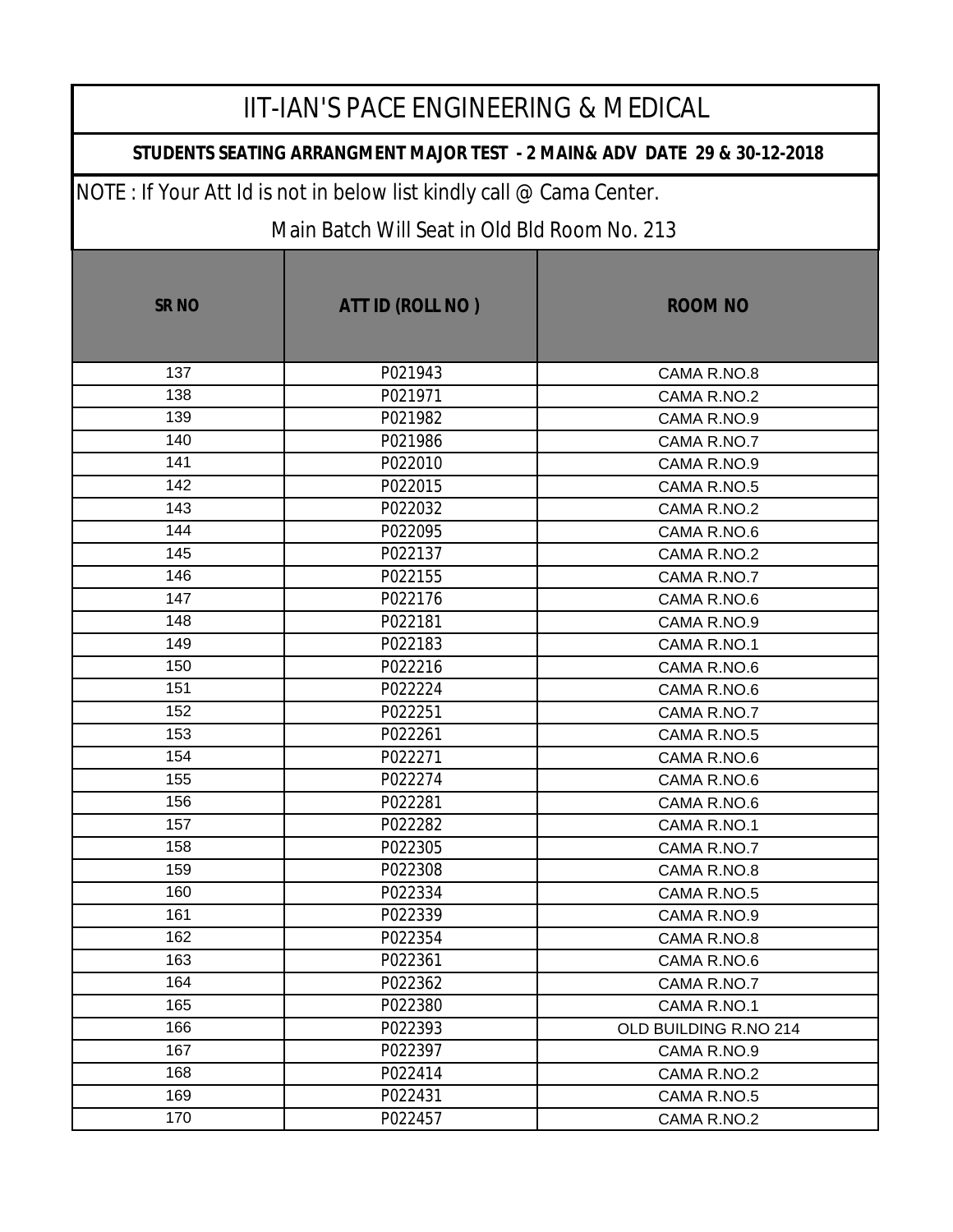#### **STUDENTS SEATING ARRANGMENT MAJOR TEST - 2 MAIN& ADV DATE 29 & 30-12-2018**

NOTE : If Your Att Id is not in below list kindly call @ Cama Center.

| <b>SRNO</b> | ATT ID (ROLL NO) | <b>ROOM NO</b>        |
|-------------|------------------|-----------------------|
| 171         | P022500          | CAMA R.NO.3           |
| 172         | P022508          | CAMA R.NO.9           |
| 173         | P022514          | CAMA R.NO.8           |
| 174         | P022550          | CAMA R.NO.9           |
| 175         | P022592          | CAMA R.NO.8           |
| 176         | P022597          | CAMA R.NO.2           |
| 177         | P022611          | CAMA R.NO.8           |
| 178         | P022615          | CAMA R.NO.8           |
| 179         | P022627          | CAMA R.NO.9           |
| 180         | P022628          | CAMA R.NO.8           |
| 181         | P022649          | CAMA R.NO.5           |
| 182         | P022654          | CAMA R.NO.1           |
| 183         | P022690          | CAMA R.NO.2           |
| 184         | P022692          | CAMA R.NO.6           |
| 185         | P022721          | CAMA R.NO.7           |
| 186         | P022802          | CAMA R.NO.6           |
| 187         | P022817          | CAMA R.NO.5           |
| 188         | P022856          | CAMA R.NO.8           |
| 189         | P022942          | CAMA R.NO.5           |
| 190         | P023045          | CAMA R.NO.7           |
| 191         | P023064          | OLD BUILDING R.NO 214 |
| 192         | P023078          | CAMA R.NO.6           |
| 193         | P023119          | CAMA R.NO.9           |
| 194         | P023122          | CAMA R.NO.5           |
| 195         | P023175          | CAMA R.NO.8           |
| 196         | P023178          | CAMA R.NO.6           |
| 197         | P023188          | CAMA R.NO.5           |
| 198         | P023206          | CAMA R.NO.8           |
| 199         | P023210          | CAMA R.NO.6           |
| 200         | P023211          | CAMA R.NO.2           |
| 201         | P023227          | CAMA R.NO.1           |
| 202         | P023239          | CAMA R.NO.1           |
| 203         | P023246          | CAMA R.NO.1           |
| 204         | P023270          | CAMA R.NO.9           |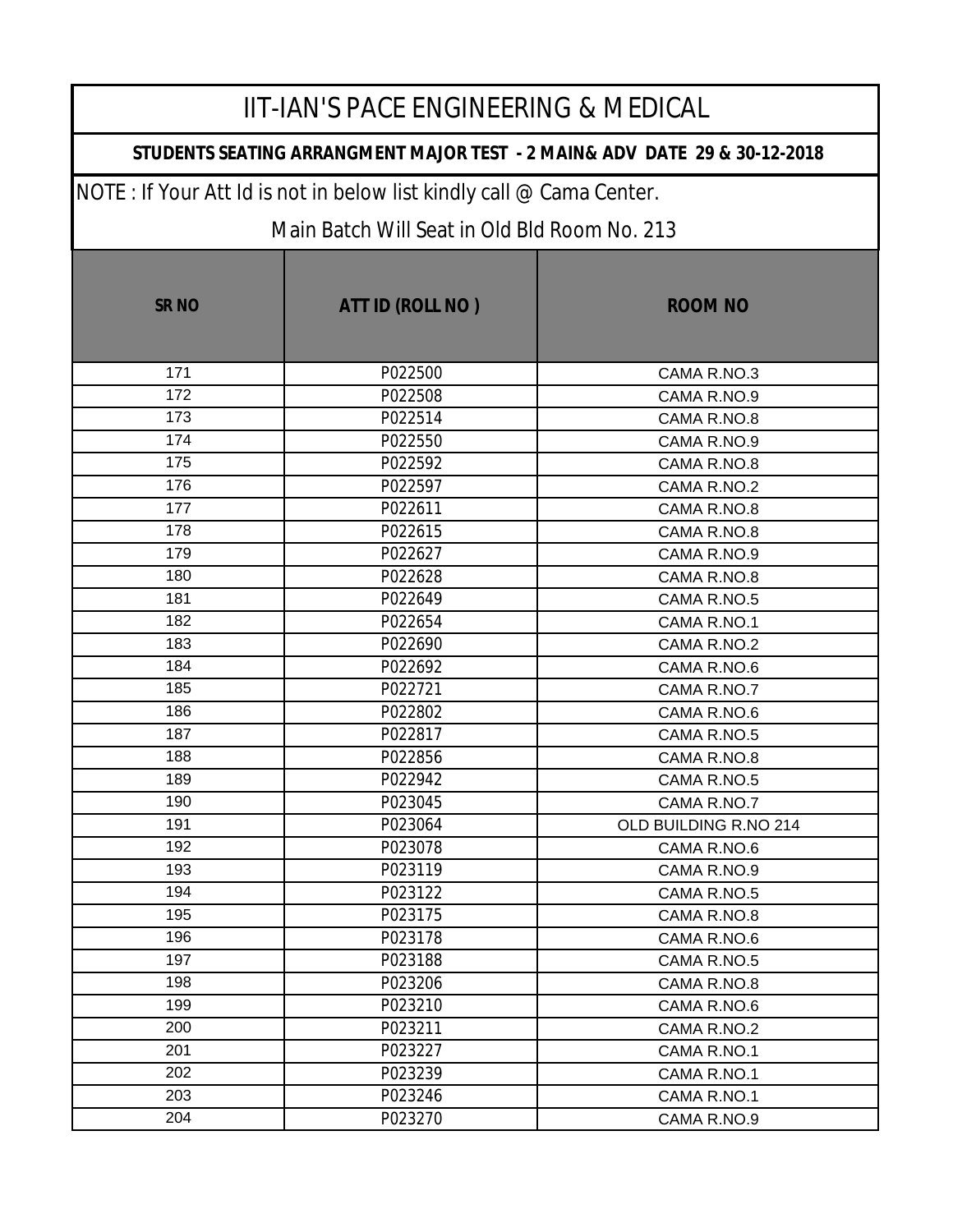### **STUDENTS SEATING ARRANGMENT MAJOR TEST - 2 MAIN& ADV DATE 29 & 30-12-2018**

NOTE : If Your Att Id is not in below list kindly call @ Cama Center.

| <b>SRNO</b> | ATT ID (ROLL NO) | <b>ROOM NO</b>        |
|-------------|------------------|-----------------------|
| 205         | P023306          | CAMA R.NO.1           |
| 206         | P023314          | CAMA R.NO.5           |
| 207         | P023333          | CAMA R.NO.7           |
| 208         | P023334          | CAMA R.NO.9           |
| 209         | P023414          | CAMA R.NO.5           |
| 210         | P023432          | CAMA R.NO.5           |
| 211         | P023453          | CAMA R.NO.8           |
| 212         | P023533          | CAMA R.NO.7           |
| 213         | P023577          | CAMA R.NO.9           |
| 214         | P023667          | CAMA R.NO.8           |
| 215         | P023692          | CAMA R.NO.8           |
| 216         | P023710          | CAMA R.NO.2           |
| 217         | P023715          | CAMA R.NO.5           |
| 218         | P023721          | CAMA R.NO.5           |
| 219         | P023738          | CAMA R.NO.9           |
| 220         | P023740          | CAMA R.NO.9           |
| 221         | P023750          | CAMA R.NO.2           |
| 222         | P023751          | CAMA R.NO.3           |
| 223         | P023763          | CAMA R.NO.1           |
| 224         | P023769          | CAMA R.NO.2           |
| 225         | P023777          | CAMA R.NO.9           |
| 226         | P023779          | CAMA R.NO.2           |
| 227         | P023800          | CAMA R.NO.1           |
| 228         | P023846          | CAMA R.NO.5           |
| 229         | P023851          | CAMA R.NO.5           |
| 230         | P023876          | CAMA R.NO.7           |
| 231         | P023979          | CAMA R.NO.7           |
| 232         | P023981          | CAMA R.NO.6           |
| 233         | P023983          | CAMA R.NO.6           |
| 234         | P023985          | CAMA R.NO.3           |
| 235         | P023994          | CAMA R.NO.6           |
| 236         | P023998          | CAMA R.NO.7           |
| 237         | P024028          | OLD BUILDING R.NO 214 |
| 238         | P024046          | CAMA R.NO.7           |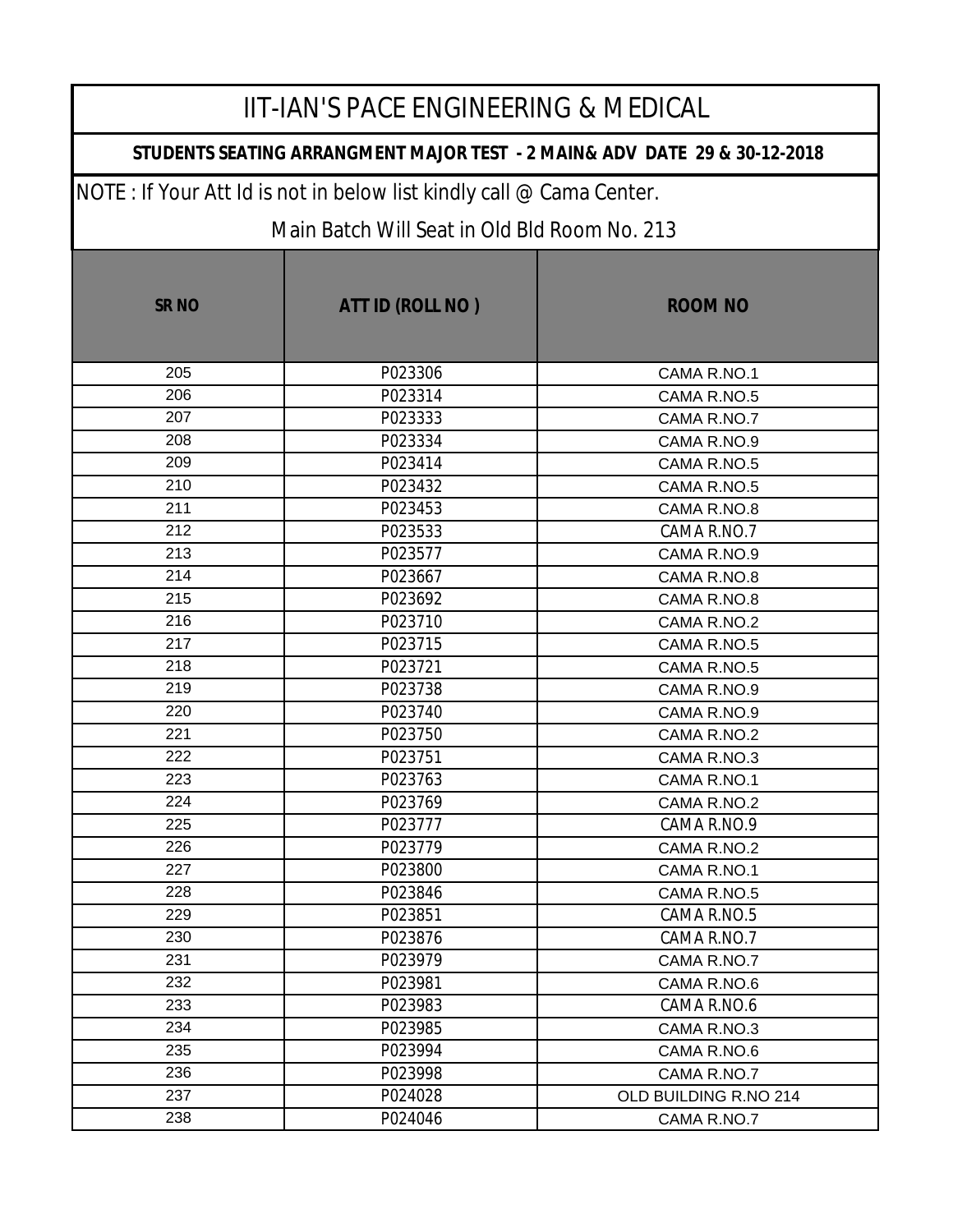### **STUDENTS SEATING ARRANGMENT MAJOR TEST - 2 MAIN& ADV DATE 29 & 30-12-2018**

NOTE : If Your Att Id is not in below list kindly call @ Cama Center.

| <b>SRNO</b> | ATT ID (ROLL NO) | <b>ROOM NO</b>        |
|-------------|------------------|-----------------------|
| 239         | P024066          | CAMA R.NO.8           |
| 240         | P024075          | CAMA R.NO.2           |
| 241         | P024076          | CAMA R.NO.1           |
| 242         | P024079          | CAMA R.NO.6           |
| 243         | P024120          | CAMA R.NO.3           |
| 244         | P024138          | CAMA R.NO.5           |
| 245         | P024158          | CAMA R.NO.8           |
| 246         | P024181          | OLD BUILDING R.NO 214 |
| 247         | P024228          | CAMA R.NO.7           |
| 248         | P024239          | CAMA R.NO.9           |
| 249         | P024250          | CAMA R.NO.6           |
| 250         | P024284          | CAMA R.NO.9           |
| 251         | P024285          | CAMA R.NO.9           |
| 252         | P024297          | CAMA R.NO.9           |
| 253         | P024311          | CAMA R.NO.8           |
| 254         | P024313          | CAMA R.NO.5           |
| 255         | P024344          | CAMA R.NO.8           |
| 256         | P024350          | CAMA R.NO.6           |
| 257         | P024372          | CAMA R.NO.1           |
| 258         | P024377          | CAMA R.NO.1           |
| 259         | P024379          | CAMA R.NO.5           |
| 260         | P024387          | CAMA R.NO.5           |
| 261         | P024455          | CAMA R.NO.7           |
| 262         | P024460          | CAMA R.NO.6           |
| 263         | P024461          | CAMA R.NO.1           |
| 264         | P024464          | CAMA R.NO.8           |
| 265         | P024467          | CAMA R.NO.2           |
| 266         | P024474          | CAMA R.NO.2           |
| 267         | P024482          | CAMA R.NO.9           |
| 268         | P024520          | CAMA R.NO.8           |
| 269         | P024545          | CAMA R.NO.8           |
| 270         | P024547          | CAMA R.NO.6           |
| 271         | P024562          | CAMA R.NO.9           |
| 272         | P024599          | CAMA R.NO.7           |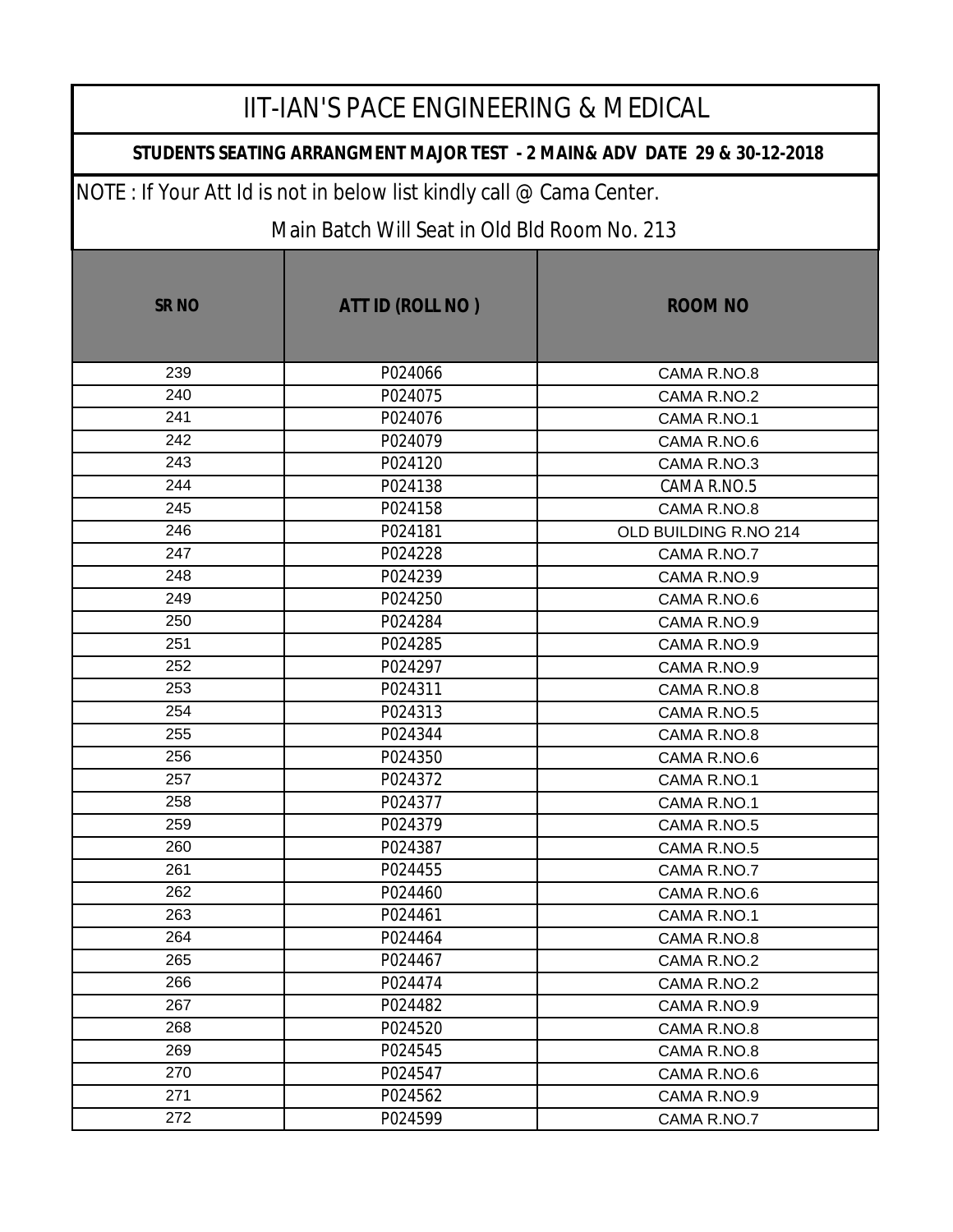#### **STUDENTS SEATING ARRANGMENT MAJOR TEST - 2 MAIN& ADV DATE 29 & 30-12-2018**

NOTE : If Your Att Id is not in below list kindly call @ Cama Center.

| <b>SRNO</b> | ATT ID (ROLL NO) | <b>ROOM NO</b>        |
|-------------|------------------|-----------------------|
| 273         | P024624          | CAMA R.NO.7           |
| 274         | P024644          | CAMA R.NO.1           |
| 275         | P024649          | OLD BUILDING R.NO 214 |
| 276         | P024651          | CAMA R.NO.9           |
| 277         | P024653          | CAMA R.NO.7           |
| 278         | P024654          | CAMA R.NO.6           |
| 279         | P024657          | CAMA R.NO.5           |
| 280         | P024658          | CAMA R.NO.2           |
| 281         | P024672          | CAMA R.NO.6           |
| 282         | P024686          | CAMA R.NO.9           |
| 283         | P024687          | CAMA R.NO.1           |
| 284         | P024688          | CAMA R.NO.6           |
| 285         | P024690          | CAMA R.NO.9           |
| 286         | P024691          | CAMA R.NO.7           |
| 287         | P024692          | CAMA R.NO.8           |
| 288         | P024693          | CAMA R.NO.7           |
| 289         | P024695          | CAMA R.NO.9           |
| 290         | P024697          | CAMA R.NO.5           |
| 291         | P024699          | CAMA R.NO.2           |
| 292         | P024700          | CAMA R.NO.9           |
| 293         | P024705          | CAMA R.NO.6           |
| 294         | P024707          | CAMA R.NO.5           |
| 295         | P024713          | CAMA R.NO.5           |
| 296         | P024717          | CAMA R.NO.6           |
| 297         | P024724          | CAMA R.NO.9           |
| 298         | P024730          | CAMA R.NO.5           |
| 299         | P024731          | CAMA R.NO.5           |
| 300         | P024735          | CAMA R.NO.9           |
| 301         | P024742          | CAMA R.NO.5           |
| 302         | P024746          | CAMA R.NO.5           |
| 303         | P024749          | CAMA R.NO.2           |
| 304         | P024751          | CAMA R.NO.9           |
| 305         | P024764          | CAMA R.NO.6           |
| 306         | P024781          | CAMA R.NO.8           |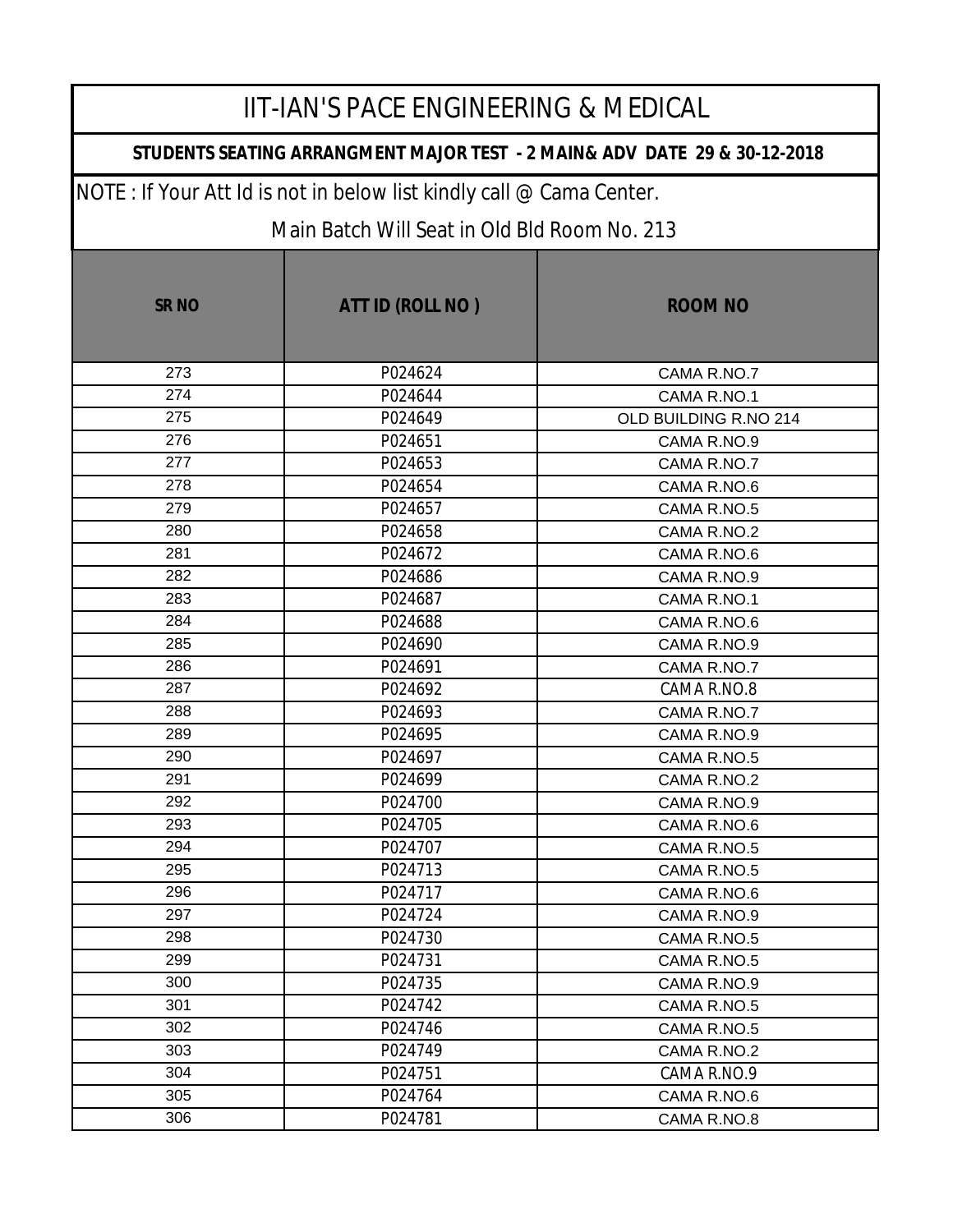### **STUDENTS SEATING ARRANGMENT MAJOR TEST - 2 MAIN& ADV DATE 29 & 30-12-2018**

NOTE : If Your Att Id is not in below list kindly call @ Cama Center.

| <b>SRNO</b> | ATT ID (ROLL NO) | <b>ROOM NO</b> |
|-------------|------------------|----------------|
| 307         | P024782          | CAMA R.NO.1    |
| 308         | P024783          | CAMA R.NO.1    |
| 309         | P024784          | CAMA R.NO.9    |
| 310         | P024786          | CAMA R.NO.2    |
| 311         | P024787          | CAMA R.NO.5    |
| 312         | P024793          | CAMA R.NO.8    |
| 313         | P024799          | CAMA R.NO.2    |
| 314         | P024802          | CAMA R.NO.2    |
| 315         | P024813          | CAMA R.NO.1    |
| 316         | P024815          | CAMA R.NO.8    |
| 317         | P024823          | CAMA R.NO.5    |
| 318         | P024834          | CAMA R.NO.9    |
| 319         | P024835          | CAMA R.NO.3    |
| 320         | P024837          | CAMA R.NO.3    |
| 321         | P024839          | CAMA R.NO.8    |
| 322         | P024840          | CAMA R.NO.9    |
| 323         | P024856          | CAMA R.NO.6    |
| 324         | P024871          | CAMA R.NO.7    |
| 325         | P024872          | CAMA R.NO.8    |
| 326         | P024876          | CAMA R.NO.8    |
| 327         | P024879          | CAMA R.NO.8    |
| 328         | P024880          | CAMA R.NO.9    |
| 329         | P024886          | CAMA R.NO.7    |
| 330         | P024888          | CAMA R.NO.2    |
| 331         | P024889          | CAMA R.NO.8    |
| 332         | P024946          | CAMA R.NO.5    |
| 333         | P024947          | CAMA R.NO.3    |
| 334         | P024948          | CAMA R.NO.1    |
| 335         | P024949          | CAMA R.NO.5    |
| 336         | P024957          | CAMA R.NO.5    |
| 337         | P024973          | CAMA R.NO.7    |
| 338         | P024974          | CAMA R.NO.2    |
| 339         | P024975          | CAMA R.NO.5    |
| 340         | P024976          | CAMA R.NO.3    |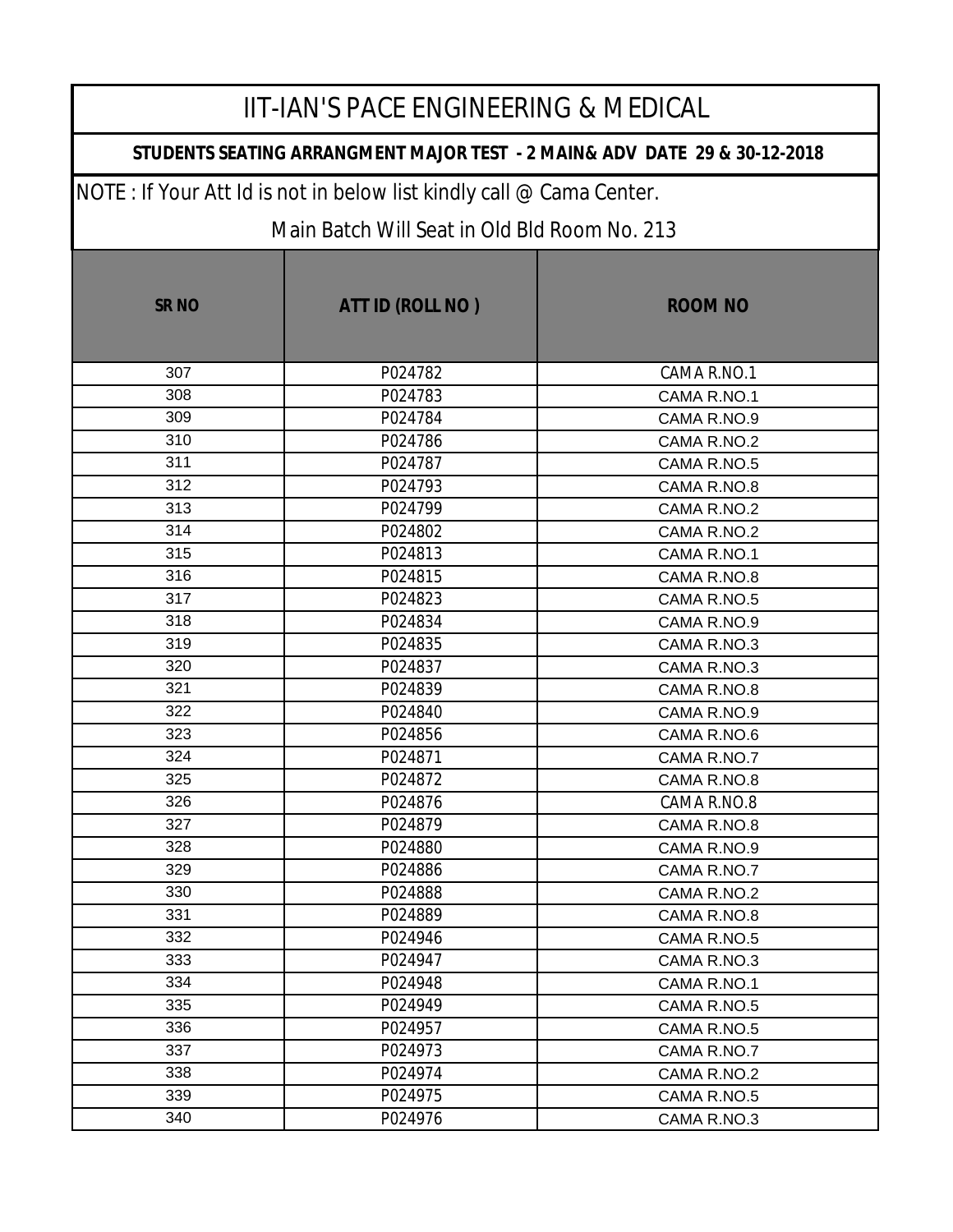### **STUDENTS SEATING ARRANGMENT MAJOR TEST - 2 MAIN& ADV DATE 29 & 30-12-2018**

NOTE : If Your Att Id is not in below list kindly call @ Cama Center.

| <b>SRNO</b> | ATT ID (ROLL NO) | <b>ROOM NO</b>        |
|-------------|------------------|-----------------------|
| 341         | P024977          | CAMA R.NO.6           |
| 342         | P024983          | CAMA R.NO.7           |
| 343         | P024991          | CAMA R.NO.6           |
| 344         | P025052          | CAMA R.NO.3           |
| 345         | P025078          | CAMA R.NO.5           |
| 346         | P025095          | CAMA R.NO.2           |
| 347         | P025165          | CAMA R.NO.8           |
| 348         | P025166          | CAMA R.NO.9           |
| 349         | P025175          | CAMA R.NO.2           |
| 350         | P025177          | CAMA R.NO.9           |
| 351         | P025183          | CAMA R.NO.7           |
| 352         | P025186          | CAMA R.NO.7           |
| 353         | P025187          | CAMA R.NO.1           |
| 354         | P025188          | CAMA R.NO.7           |
| 355         | P025190          | CAMA R.NO.5           |
| 356         | P025191          | CAMA R.NO.6           |
| 357         | P025192          | CAMA R.NO.5           |
| 358         | P025195          | CAMA R.NO.2           |
| 359         | P025197          | CAMA R.NO.7           |
| 360         | P025206          | CAMA R.NO.3           |
| 361         | P025242          | CAMA R.NO.8           |
| 362         | P025357          | CAMA R.NO.1           |
| 363         | P025383          | CAMA R.NO.6           |
| 364         | P025384          | CAMA R.NO.7           |
| 365         | P025397          | CAMA R.NO.9           |
| 366         | P025425          | CAMA R.NO.9           |
| 367         | P025462          | CAMA R.NO.2           |
| 368         | P025466          | CAMA R.NO.2           |
| 369         | P025479          | CAMA R.NO.1           |
| 370         | P025483          | CAMA R.NO.5           |
| 371         | P025484          | CAMA R.NO.1           |
| 372         | P025486          | OLD BUILDING R.NO 214 |
| 373         | P025497          | CAMA R.NO.2           |
| 374         | P025504          | OLD BUILDING R.NO 214 |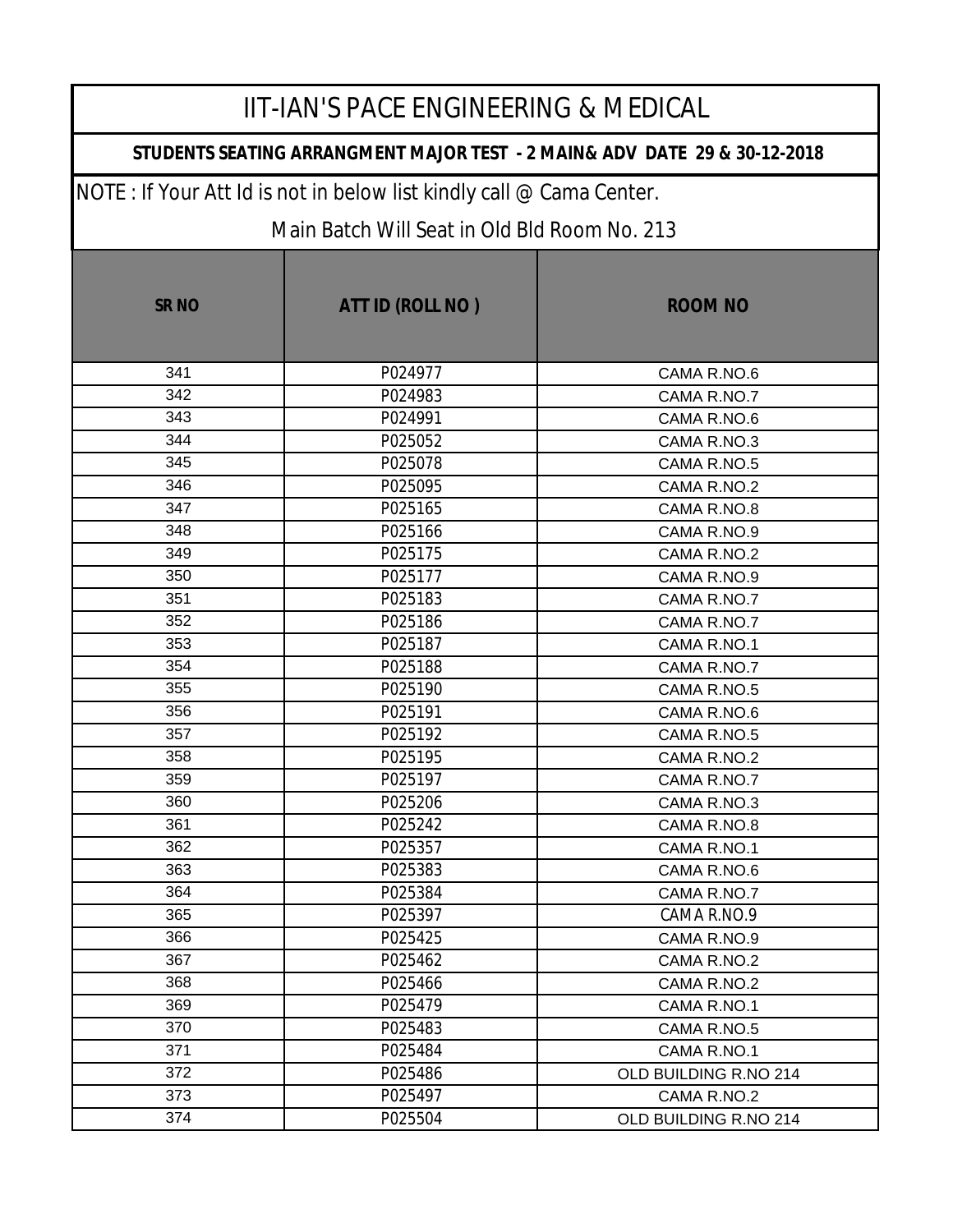### **STUDENTS SEATING ARRANGMENT MAJOR TEST - 2 MAIN& ADV DATE 29 & 30-12-2018**

NOTE : If Your Att Id is not in below list kindly call @ Cama Center.

| <b>SRNO</b> | ATT ID (ROLL NO) | <b>ROOM NO</b>        |
|-------------|------------------|-----------------------|
| 375         | P025509          | CAMA R.NO.7           |
| 376         | P025536          | CAMA R.NO.2           |
| 377         | P025632          | CAMA R.NO.6           |
| 378         | P025664          | CAMA R.NO.9           |
| 379         | P025665          | CAMA R.NO.9           |
| 380         | P025666          | CAMA R.NO.6           |
| 381         | P025728          | CAMA R.NO.2           |
| 382         | P025755          | CAMA R.NO.5           |
| 383         | P025767          | CAMA R.NO.8           |
| 384         | P025782          | CAMA R.NO.8           |
| 385         | P025790          | CAMA R.NO.5           |
| 386         | P025792          | CAMA R.NO.7           |
| 387         | P025808          | CAMA R.NO.5           |
| 388         | P025810          | OLD BUILDING R.NO 214 |
| 389         | P025827          | CAMA R.NO.6           |
| 390         | P025830          | CAMA R.NO.2           |
| 391         | P025831          | CAMA R.NO.9           |
| 392         | P025837          | CAMA R.NO.9           |
| 393         | P025845          | CAMA R.NO.1           |
| 394         | P025858          | CAMA R.NO.2           |
| 395         | P025890          | CAMA R.NO.1           |
| 396         | P025966          | CAMA R.NO.2           |
| 397         | P025971          | CAMA R.NO.5           |
| 398         | P025976          | CAMA R.NO.5           |
| 399         | P025991          | CAMA R.NO.7           |
| 400         | P026031          | CAMA R.NO.1           |
| 401         | P026087          | OLD BUILDING R.NO 214 |
| 402         | P026147          | CAMA R.NO.5           |
| 403         | P026168          | OLD BUILDING R.NO 214 |
| 404         | P026188          | OLD BUILDING R.NO 214 |
| 405         | P026212          | CAMA R.NO.6           |
| 406         | P026264          | CAMA R.NO.7           |
| 407         | P026271          | OLD BUILDING R.NO 214 |
| 408         | P026273          | OLD BUILDING R.NO 214 |